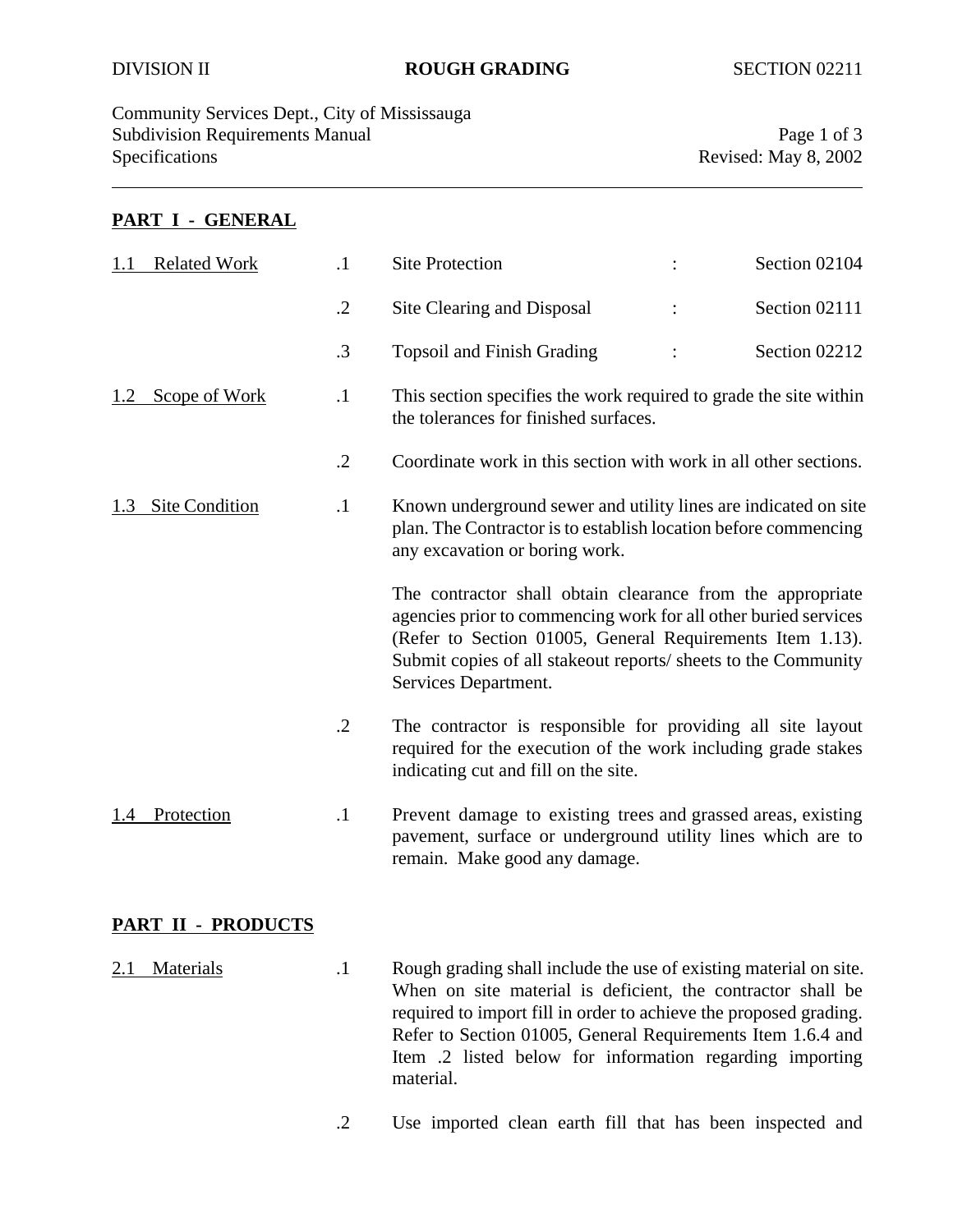#### DIVISION II **ROUGH GRADING** SECTION 02211

Community Services Dept., City of Mississauga Subdivision Requirements Manual Page 2 of 3 Specifications Revised: May 8, 2002

approved by the City. Earth fill must be of a sandy type and free of debris, organic materials, rocks larger than 25 mm in diameter, and free of all toxins that may inhibit growth of trees and sod. State source of fill and submit test results from an independant lab, verifying that the fill is free of toxins prior to obtaining approval from the Community Services Department.

- .3 Excavated or graded material is to be approved by the Community Services Department before use as fill. Protect such approved material from contamination.
- .4 Contaminated fill or debris shall be removed from the site at the contractor's expense.

### **PART III - EXECUTION**

- 3.1 Removal of Topsoil .1 Strip topsoil to its full natural depth from areas to receive new paving and grading adjustments. Strip topsoil when dry enough to prevent contamination with sub-grade material. Topsoil shall not be considered surplus and will be re-used when it is approved by the City of Mississauga. Refer to Topsoil and Finish Grading: Section 02212.
	- .2 Do not handle topsoil in wet or frozen condition.
	- .3 Stockpile topsoil on site where directed, for re-use on this project. Stockpile in layers not exceeding 250 mm in depth. Maximum height of stockpiles not to exceed 4.5 m. Maximum slope of stockpiles not to exceed side slope of 2:1.
	- .4 Any soil or fill storage piles shall not be located within a downslope area within ten metres to a roadway or drainage channel.
- 3.2 Grading .1 Do all necessary rough grading and compacting to establish the sub-grade 150mm below the finished grade shown on the grading plan.
	- .2 Prior to placing fill over ground where raising of grade is required, scarify surface to depth of 75 mm. Maintain fill and existing surface at approximately same moisture content to facilitate bonding.